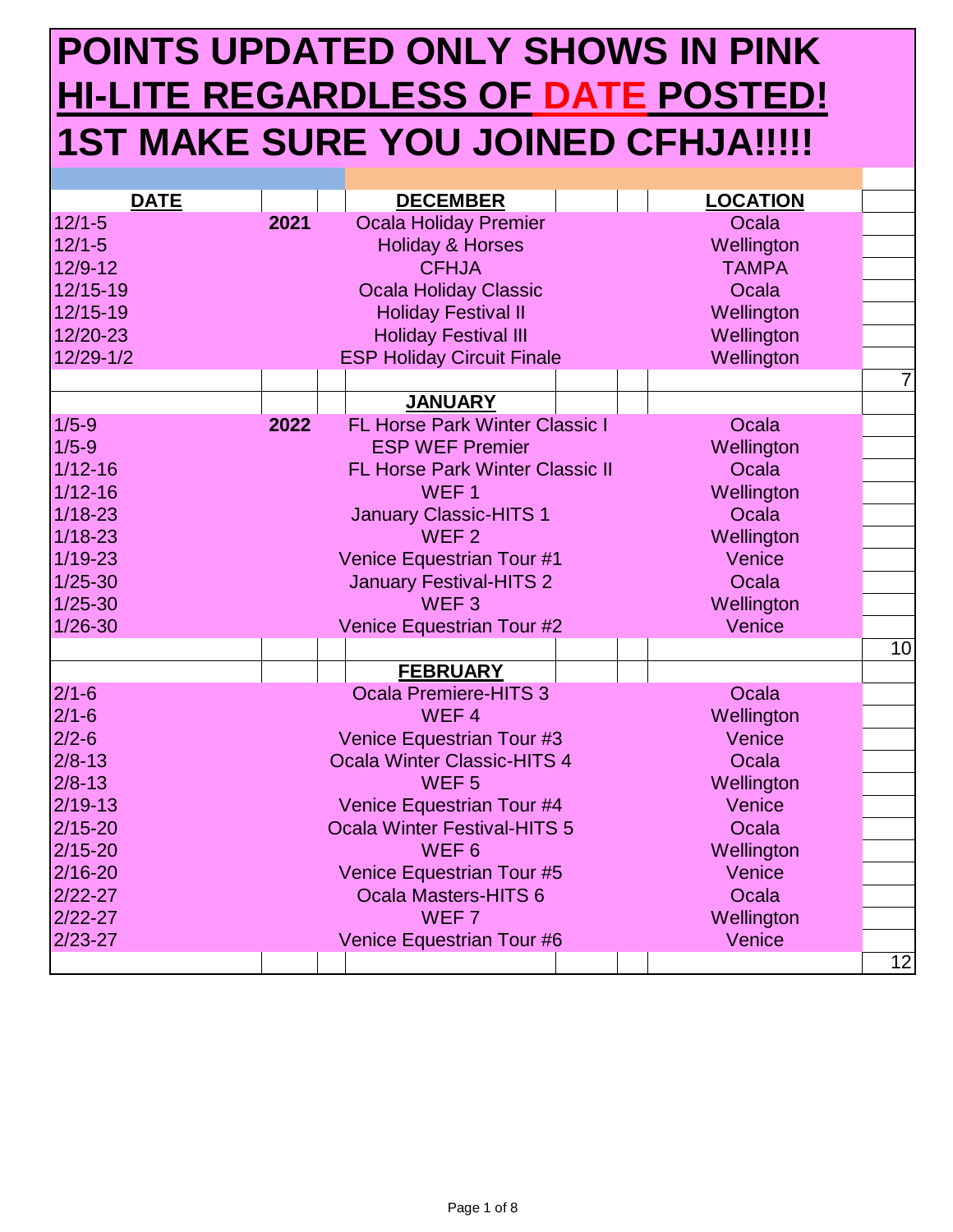| <b>MARCH</b>                            |                                                                                                                                                                                                                                      |
|-----------------------------------------|--------------------------------------------------------------------------------------------------------------------------------------------------------------------------------------------------------------------------------------|
| WEF <sub>8</sub>                        | Wellington                                                                                                                                                                                                                           |
| <b>Ocala Tournament-HITS 7</b>          | Ocala                                                                                                                                                                                                                                |
| Venice Equestrian Tour #7               | Venice                                                                                                                                                                                                                               |
| <b>Ocala Winter Finals-HITS 8</b>       | Ocala                                                                                                                                                                                                                                |
| WEF <sub>9</sub>                        | Wellington                                                                                                                                                                                                                           |
| Venice Equestrian Tour #8               | Venice                                                                                                                                                                                                                               |
| <b>Ocala Winter Celebration-HITS 9</b>  | Ocala                                                                                                                                                                                                                                |
| <b>WEF 10</b>                           | Wellington                                                                                                                                                                                                                           |
| Terranova 1                             | <b>Myakka City</b>                                                                                                                                                                                                                   |
| Ocala Championship-HITS 10              | Ocala                                                                                                                                                                                                                                |
| <b>WEF 11</b>                           | Wellington                                                                                                                                                                                                                           |
| Terranova <sub>2</sub>                  | Myakka City                                                                                                                                                                                                                          |
| <b>WEF 12</b>                           | Wellington                                                                                                                                                                                                                           |
| Terranova 3-CANCELED                    | Myakka City                                                                                                                                                                                                                          |
|                                         | Ocala                                                                                                                                                                                                                                |
|                                         | 15                                                                                                                                                                                                                                   |
| <b>APRIL</b>                            |                                                                                                                                                                                                                                      |
| <b>Ocala Spring Classic II-Bob Bell</b> | Ocala                                                                                                                                                                                                                                |
|                                         | Wellington                                                                                                                                                                                                                           |
| <b>ESP Spring 2</b>                     | Wellington                                                                                                                                                                                                                           |
| <b>ESP Spring 3</b>                     | Wellington                                                                                                                                                                                                                           |
|                                         | Venice                                                                                                                                                                                                                               |
|                                         | Venice                                                                                                                                                                                                                               |
|                                         | 6                                                                                                                                                                                                                                    |
| <b>MAY</b>                              |                                                                                                                                                                                                                                      |
|                                         | Wellington                                                                                                                                                                                                                           |
| <b>CFHJA</b>                            | <b>TAMPA</b>                                                                                                                                                                                                                         |
|                                         | Venice                                                                                                                                                                                                                               |
|                                         | Venice                                                                                                                                                                                                                               |
|                                         | $\overline{4}$                                                                                                                                                                                                                       |
|                                         |                                                                                                                                                                                                                                      |
| <b>JUNE</b>                             |                                                                                                                                                                                                                                      |
| <b>ESP June I</b>                       | Wellington                                                                                                                                                                                                                           |
| <b>ESP June II</b>                      | Wellington                                                                                                                                                                                                                           |
|                                         | $\overline{2}$                                                                                                                                                                                                                       |
|                                         | <b>Ocala Spring Premiere-Bob Bell</b><br><b>ESP Spring 1</b><br><b>Fox Lea PRESpring Concours</b><br><b>Fox Lea Spring Concours 1</b><br><b>ESP Spring 4</b><br><b>Fox Lea Spring Concours 2</b><br><b>Fox Lea Spring Concours 3</b> |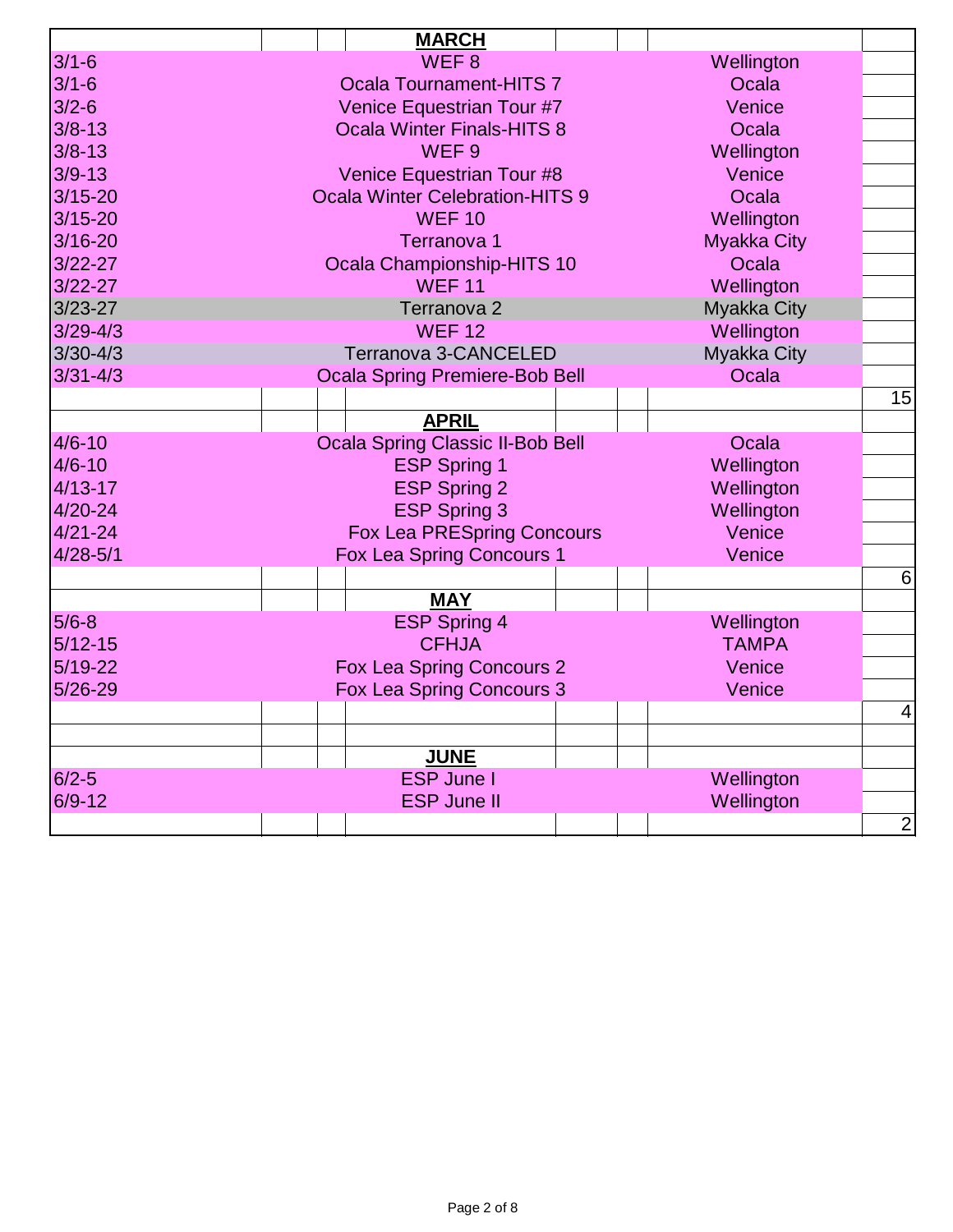|               | <b>JULY</b>                   |                      |                |
|---------------|-------------------------------|----------------------|----------------|
| $7/7 - 10$    | <b>Camp Dress Rehearsal</b>   | Venice               |                |
| $7/12 - 14$   | Pre Camp S'Mores              | Venice               |                |
| $7/16 - 19$   | Camp Fox Lea                  | Venice               |                |
| $7/21 - 24$   | <b>Plain Brown Wrapper</b>    | Venice               |                |
| 7/26-29       | It's A Wrap                   | Venice               |                |
|               |                               |                      | 5 <sup>1</sup> |
|               | <b>AUGUST</b>                 |                      |                |
| 8/18-21       | <b>ESP Summer II</b>          | Wellington           |                |
| $8/25 - 28$   | <b>ESP Summer III</b>         | Wellington           |                |
|               |                               |                      | $\overline{2}$ |
|               | <b>SEPTEMBER</b>              |                      |                |
| $9/1 - 4$     | <b>SEM Finals</b>             | Tampa                |                |
| $9/1 - 4$     | <b>ESP Labor Day</b>          | Wellington           |                |
| $9/8 - 11$    | Fox Lea Farm September        | Venice               |                |
| $9/15 - 18$   | <b>ESP September</b>          | Wellington           |                |
| $9/22 - 25$   | <b>ESP Florida State Fall</b> | Wellington           |                |
| $9/30 - 10/2$ | <b>CFHJA</b>                  | <b>TAMPA</b>         |                |
|               |                               |                      | $6 \mid$       |
|               | <b>OCTOBER</b>                |                      |                |
| $10/6 - 9$    | <b>ESP October</b>            | Wellington           |                |
| 10/13-16      | <b>ESP Fall I</b>             | Wellington           |                |
| 10/20-23      | <b>ESP Fall II</b>            | Wellington           |                |
| 10/27-30      | <b>October Regionals</b>      | Venice               |                |
| 10/27-30      | <b>ESP Fall III</b>           | Wellington           |                |
|               |                               |                      | $\overline{5}$ |
|               | <b>NOVEMBER</b>               |                      |                |
| $11/3-6$      | <b>ESP Fall Finale</b>        | Wellington           |                |
| $11/10-13$    | <b>CFHJA</b>                  | Venice               |                |
| 11/17-20      | Fox Lea Farm                  | $\overline{V}$ enice |                |
| 11/23-27      | <b>SFHJA Annual Charity</b>   | Wellington           | $\overline{4}$ |
|               |                               |                      |                |
|               |                               |                      | 78             |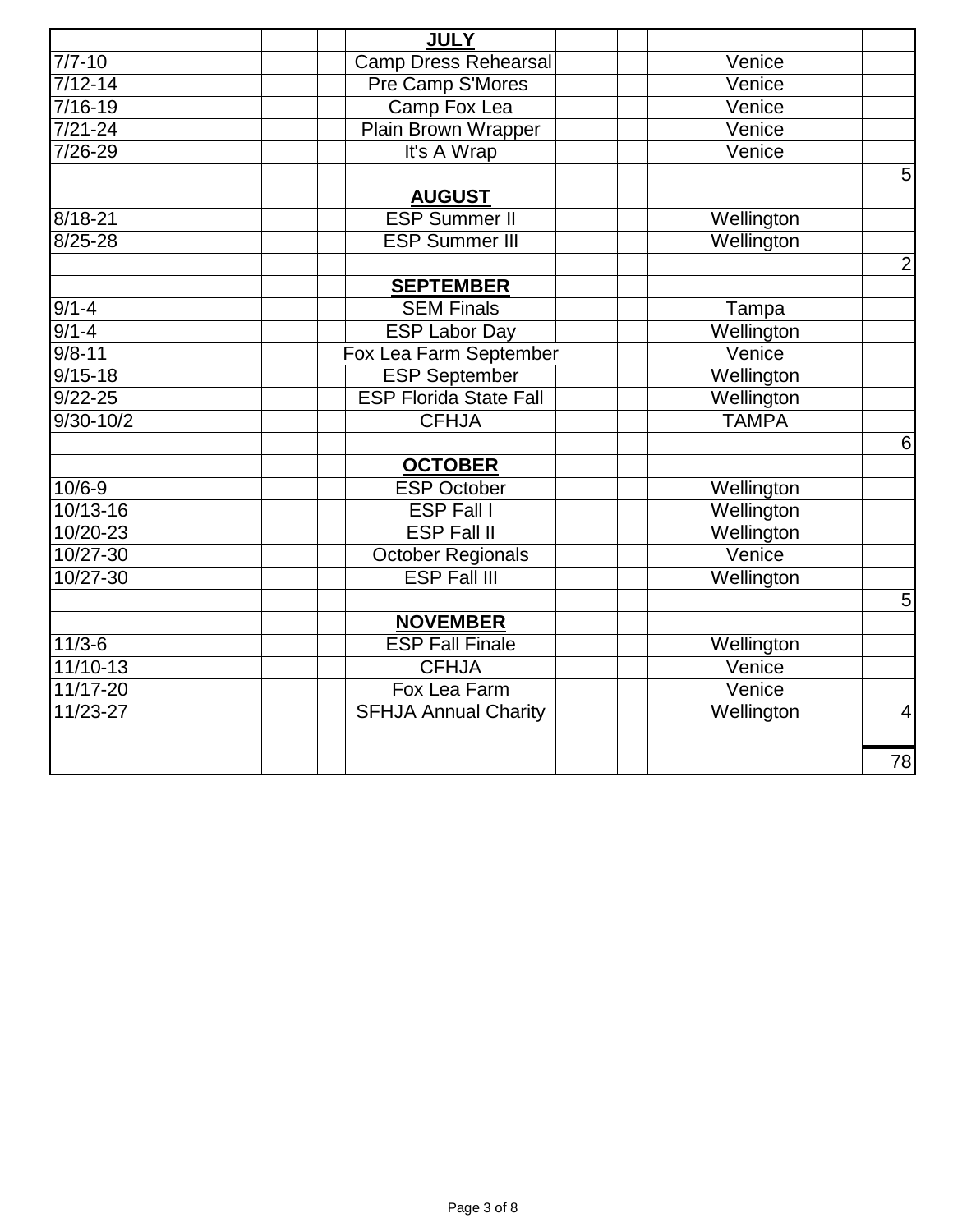|                                               |                 | <b>*********ALL 4 CFHJA SHOWS COUNT FOR DOUBLE POINTS!!</b>  |                       |                                  |              |
|-----------------------------------------------|-----------------|--------------------------------------------------------------|-----------------------|----------------------------------|--------------|
|                                               |                 | FOR CFHJA POINTS QUESTIONS PLEASE CONTACT cmrbraids@aol.com  |                       |                                  |              |
|                                               |                 | <b>UPDATED FILE ON JUNE 25, 2022 -see PINK hi-lite</b>       |                       |                                  |              |
|                                               |                 |                                                              |                       |                                  |              |
|                                               |                 | above for shows included                                     |                       |                                  |              |
|                                               |                 | 60 DAY LIMIT FROM END OF SHOW TO DISPUTE THESE!!!            |                       |                                  |              |
|                                               |                 | <u>ONLY TOP 15 OR SO ARE PRINTED DUE TO PAGE CONSTRAINTS</u> |                       |                                  |              |
|                                               |                 |                                                              |                       |                                  |              |
| <b>GREEN 3'6-3'9 &amp; HI PERFORM. HUNTER</b> |                 | <b>GREEN HUNTER-3'</b>                                       |                       | <b>JUNIOR HUNTER 3'6"</b>        |              |
|                                               |                 | <b>CHOZEN</b>                                                | 1018                  | <b>CARLOS HE'LAS</b>             | 256          |
|                                               |                 | <b>JONBOY</b>                                                | 656                   | <b>OCEAN AVE</b>                 | 222          |
|                                               |                 | <b>HEAVEN SENT</b>                                           | 488                   | <b>BERTRAM WINKLE</b>            | 176          |
|                                               |                 | <b>SANTINO</b>                                               | 234                   | <b>RSH HUNTER V</b>              | 32           |
|                                               |                 | <b>GEORGE T STAGG</b>                                        | 226                   | CALINO <sub>60</sub>             | $\mathbf{2}$ |
|                                               |                 | <b>SUNSHINE DAYDREAM</b>                                     | 108                   |                                  |              |
|                                               |                 | <b>KSH CASTLEBAR</b>                                         | 80                    |                                  |              |
|                                               |                 | <b>KINDLY SHF</b><br><b>BON VIVANT</b>                       | $\overline{72}$<br>48 | <b>JUNIOR HUNTER 3'3"</b>        |              |
| <b>CONFORMATION HUNTER</b>                    |                 | <b>CAMBRIDGE</b>                                             | 32                    | <b>C'EST BEAUMONDE</b>           | 1792         |
|                                               |                 | <b>BOHEMIAN RHAPSODY</b>                                     | 24                    | <b>CAMBASTIAN</b>                | 716          |
|                                               |                 | <b>BEDSIDE MANOR</b>                                         | 16                    | <b>PS CALL ME</b>                | 532          |
|                                               |                 |                                                              |                       | <b>CONSENSUS</b>                 | 434          |
|                                               |                 |                                                              |                       | <b>CARLOS HE'LAS</b>             | 386          |
|                                               |                 |                                                              |                       | <b>CHARMEUR</b>                  | 320          |
|                                               |                 | <b>GREEN HUNTER-3'3"</b>                                     |                       | <b>TRUE THAT</b>                 | 248          |
|                                               |                 | <b>DARUKA'S TREASURE</b>                                     | 586                   | QUOTED                           | 244          |
|                                               |                 | <b>FANTASTIC AMOUR</b>                                       | 164                   | <b>GAUDIANO</b>                  | 232          |
| <b>PERFORMANCE HUNTER 3'3"</b>                |                 | <b>CAMBRIDGE</b>                                             | 86                    | <b>APANAGE</b>                   | 228          |
| <b>INSPIRATION</b>                            | 796             | <b>C'EST BEAUMONDE</b>                                       | 28                    | <b>OCEAN AVE</b>                 | 226          |
| <b>DOUBLE EAGLE</b><br>24K MAGIC              | 728<br>570      |                                                              |                       | <b>MOTAZ</b><br><b>CAMBRIDGE</b> | 200<br>188   |
| <b>LEVI</b>                                   | 364             |                                                              |                       | <b>RUBY TUESDAY</b>              | 164          |
| <b>PS CALL ME</b>                             | 256             | <b>THOROUGHBRED HUNTER</b>                                   |                       | <b>JUST ONE YESTERDAY</b>        | 160          |
| <b>CENTRAL PARK</b>                           | 248             | <b>BEYOND COMPARISON</b>                                     | 1150                  |                                  |              |
| <b>LENTINUS</b>                               | 236             | <b>INDIGO SAPPHIRE</b>                                       | 384                   | A/O HUNTER 3'6"                  |              |
| <b>DUDLEY</b>                                 | 224             | <b>HEART OF A SAINT</b>                                      | 136                   | <b>CLARITY</b>                   | 894          |
| <b>FIRST VERDI</b>                            | 188             |                                                              |                       | <b>MOJITO Z</b>                  | 136          |
| <b>LIGHTNING LARRY</b>                        | 144             |                                                              |                       |                                  |              |
| DARUKA'S TREASURE                             | 88              |                                                              |                       |                                  |              |
| <b>VALERIAN</b>                               | 56              |                                                              |                       |                                  |              |
| <b>PEPITA</b>                                 | $\overline{54}$ |                                                              |                       | A/O HUNTER 3'3"                  |              |
| <b>MAGURO</b>                                 | 40              |                                                              |                       | <b>CENTRAL PARK</b>              | 2080         |
| <b>MOJITO Z</b>                               | $\overline{32}$ |                                                              |                       | <b>CALIGUA</b><br>24K MAGIC      | 772<br>516   |
|                                               |                 |                                                              |                       | <b>LIGHTNING LARRY</b>           | 432          |
|                                               |                 |                                                              |                       | FADALKA-ZELDENRUST               | 368          |
|                                               |                 |                                                              |                       | <b>MOJITO Z</b>                  | 256          |
| <b>PERFORMANCE HUNTER 3'6"</b>                |                 |                                                              |                       | <b>WITHOUT A TRACE</b>           | 224          |
| <b>CALIGUA</b>                                | 1712            |                                                              |                       | <b>VALERIAN</b>                  | 164          |
| <b>EMILIO</b>                                 | 154             |                                                              |                       | <b>LENTINUS</b>                  | 158          |
| <b>EL PRIMERO</b>                             | 80              |                                                              |                       | <b>BRIGADIER</b>                 | 50           |
| <b>GOLDEN OPPORTUNITY</b>                     | $\overline{16}$ |                                                              |                       |                                  |              |
| <b>OCEAN AVE</b>                              | $\mathbf{2}$    |                                                              |                       |                                  |              |
|                                               |                 |                                                              |                       |                                  |              |
|                                               |                 |                                                              |                       |                                  |              |
|                                               |                 |                                                              |                       |                                  |              |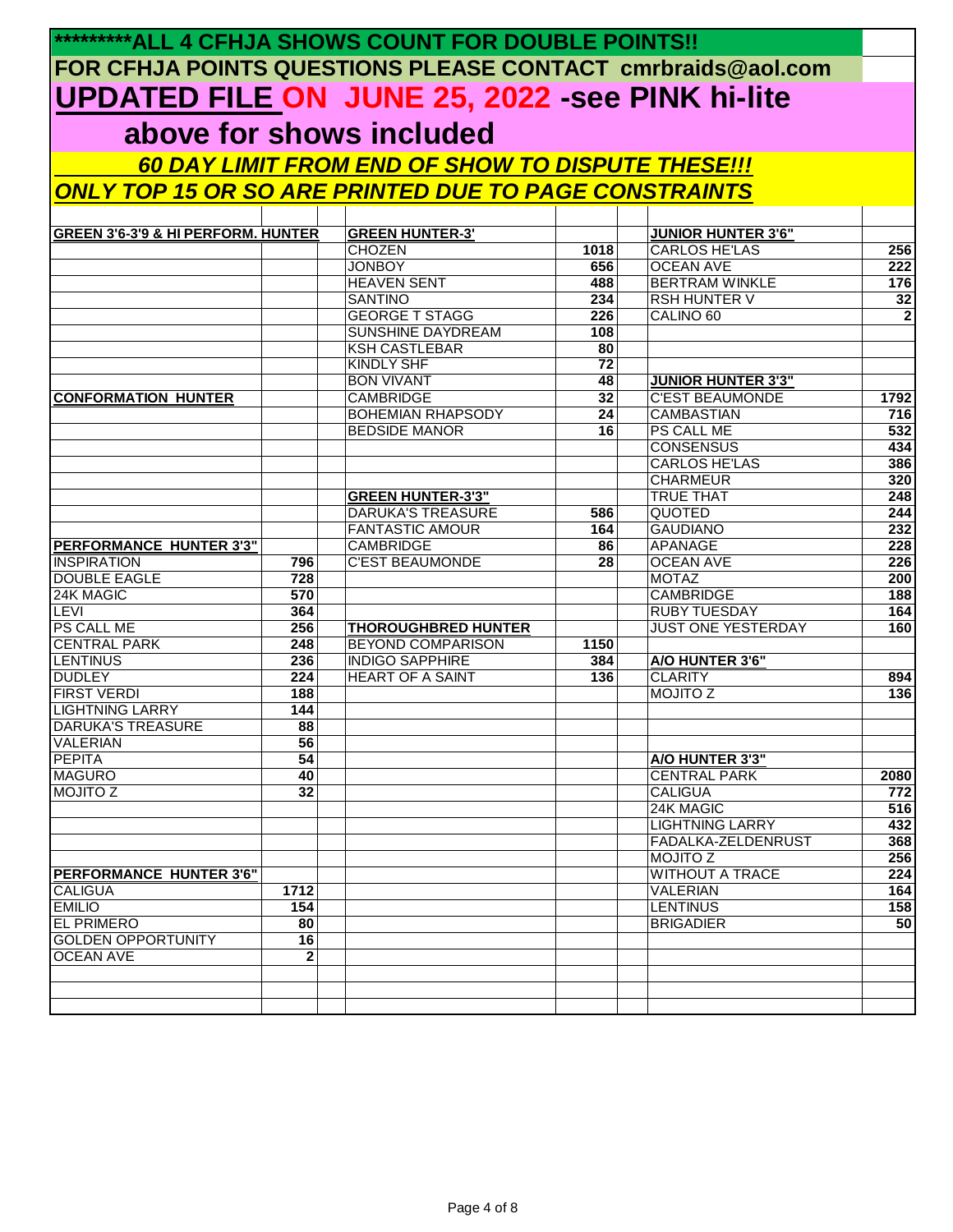|                                     |                 | <b>CHILDRENS HUNTER 15-17</b> |                  |                              |              |
|-------------------------------------|-----------------|-------------------------------|------------------|------------------------------|--------------|
| <b>ADULT AMATEUR HUNTER 18-35</b>   |                 | <b>DUCHESS RW</b>             | 708              | <b>SMALL PONY HUNTER</b>     |              |
| CHOZEN                              | 972             | <b>I'LL SAY JSF</b>           | 574              | <b>ONLY PRETTIER</b>         | 776          |
| <b>BEST OF ME</b>                   | 264             | <b>CARUSO</b>                 | 526              | <b>NAUTIQUA</b>              | 544          |
| <b>NOJITO Z</b>                     | 172             | <b>MODERN MUSIC</b>           | 440              | <b>MARY POPPINS</b>          | 224          |
| <b>DUDLEY</b>                       | 164             | <b>MOTAZ</b>                  | 378              | <b>FANCY NANCY</b>           | $\mathbf{2}$ |
| <b>MAGURO</b>                       | 118             | NAPOLI de REVE                | 336              |                              |              |
| <b>WINGS GREATEST HITS</b>          | 104             | <b>CONFIDENTIAL</b>           | 332              |                              |              |
|                                     |                 | <b>SUPERSTITION</b>           | 322              |                              |              |
|                                     |                 | HARVARD N YALE                | 218              |                              |              |
|                                     |                 | <b>C'EST BEAUMONDE</b>        | 204              |                              |              |
|                                     |                 | <b>TYAMO</b>                  | 184              |                              |              |
|                                     |                 |                               |                  |                              |              |
|                                     |                 | <b>MOTAZ</b>                  | 168              |                              |              |
|                                     |                 | <b>KINDLY SHF</b>             | 160              |                              |              |
|                                     |                 | <b>EAGLE</b>                  | 144              |                              |              |
|                                     |                 | SIMPLY IRRISISTABLE           | 104              |                              |              |
|                                     |                 |                               |                  |                              |              |
|                                     |                 | <b>ADULT HUNTER 2'6"</b>      |                  |                              |              |
|                                     |                 | DON CORLEONE                  | 572              | <b>MEDIUM PONY HUNTER</b>    |              |
|                                     |                 | <b>DESANTIS</b>               | 336              | CHERRYBROOK JUST BLUE IN     | 2012         |
| <b>ADULT AMATEUR HUNTER 36+OVER</b> |                 | <b>HEAVEN SENT</b>            | 294              | <b>FUN DIP</b>               | 96           |
| GOOD AS GOLD                        | 656             | <b>DIAMOND RIO</b>            | 242              | LOAFERS LODGE MIDNIGHT MAGIC | 48           |
| <b>BEDSIDE MANOR</b>                | 624             | <b>GEORGE T STAGG</b>         | 224              |                              |              |
| <b>LEVI</b>                         | 344             | PAPPY VAN WINKLE              | 112              |                              |              |
| <b>HEAVEN SENT</b>                  | 188             | <b>DEFINITELY, MAYBE</b>      | $\overline{104}$ |                              |              |
| <b>PEPITA</b>                       | 96              | RASGO LA SILLA                | 96               |                              |              |
| <b>AMAR</b>                         | 76              | <b>MARVICK</b>                | 40               |                              |              |
|                                     |                 | MR. BIG                       | 36               |                              |              |
|                                     |                 | THE IRISHMAN                  | $\overline{12}$  |                              |              |
|                                     |                 | <b>KINGSWAY</b>               | 8                |                              |              |
|                                     |                 |                               |                  |                              |              |
|                                     |                 |                               |                  |                              |              |
|                                     |                 |                               |                  |                              |              |
|                                     |                 |                               |                  |                              |              |
| <b>CHILDRENS HUNTER 14+UNDER</b>    |                 | <b>CHILDRENS HUNTER 2'6"</b>  |                  |                              |              |
| <b>SANTINO</b>                      | 1188            | THE GOOD LIFE                 | 432              |                              |              |
| <b>MARVELOUS</b>                    | 1132            | <b>JUST MAGIC</b>             | 368              | <b>LARGE PONY HUNTER</b>     |              |
| <b>CAMBASTIAN</b>                   | 876             | <b>ZICO</b>                   | 312              | <b>CHIC IN TIME</b>          | 2206         |
| <b>DOUBLE EAGLE</b>                 | 596             | NAPOLI de REVE                | 272              | <b>HARIBO</b>                | 600          |
| <b>SANTIANO</b>                     | 416             | <b>SOLAR ECLIPSE</b>          | 224              | <b>AMULET</b>                | 524          |
| <b>CAMBRIDGE</b>                    | 364             | <b>MARVELOUS</b>              | 210              | <b>LAFAYETTE PARK</b>        | 160          |
| <b>PS CALL ME</b>                   | 192             | <b>JONBOY</b>                 | 200              |                              |              |
| <b>UPGRADE</b>                      | 128             | <b>HAZ MA TAZ</b>             | 176              |                              |              |
| <b>NICK OF TIME</b>                 | 84              | <b>DUDLEY</b>                 | 172              |                              |              |
| <b>CONSENSUS</b>                    | 50              | <b>HARVARD N YALE</b>         | 160              |                              |              |
| <b>CEDRIC</b>                       | 46              | <b>BLOCKLEY</b>               | $\overline{112}$ |                              |              |
| <b>ALL NIGHT</b>                    | $\overline{24}$ | <b>SANTIANO</b>               | 80               |                              |              |
| <b>PEACE TALK</b>                   | $\overline{24}$ | <b>CONTEGO</b>                | 68               |                              |              |
| MR. BIG                             | 16              | <b>SNOWLAND</b>               | 52               |                              |              |
|                                     |                 |                               |                  |                              |              |
|                                     |                 |                               |                  |                              |              |
|                                     |                 |                               |                  |                              |              |
|                                     |                 |                               |                  |                              |              |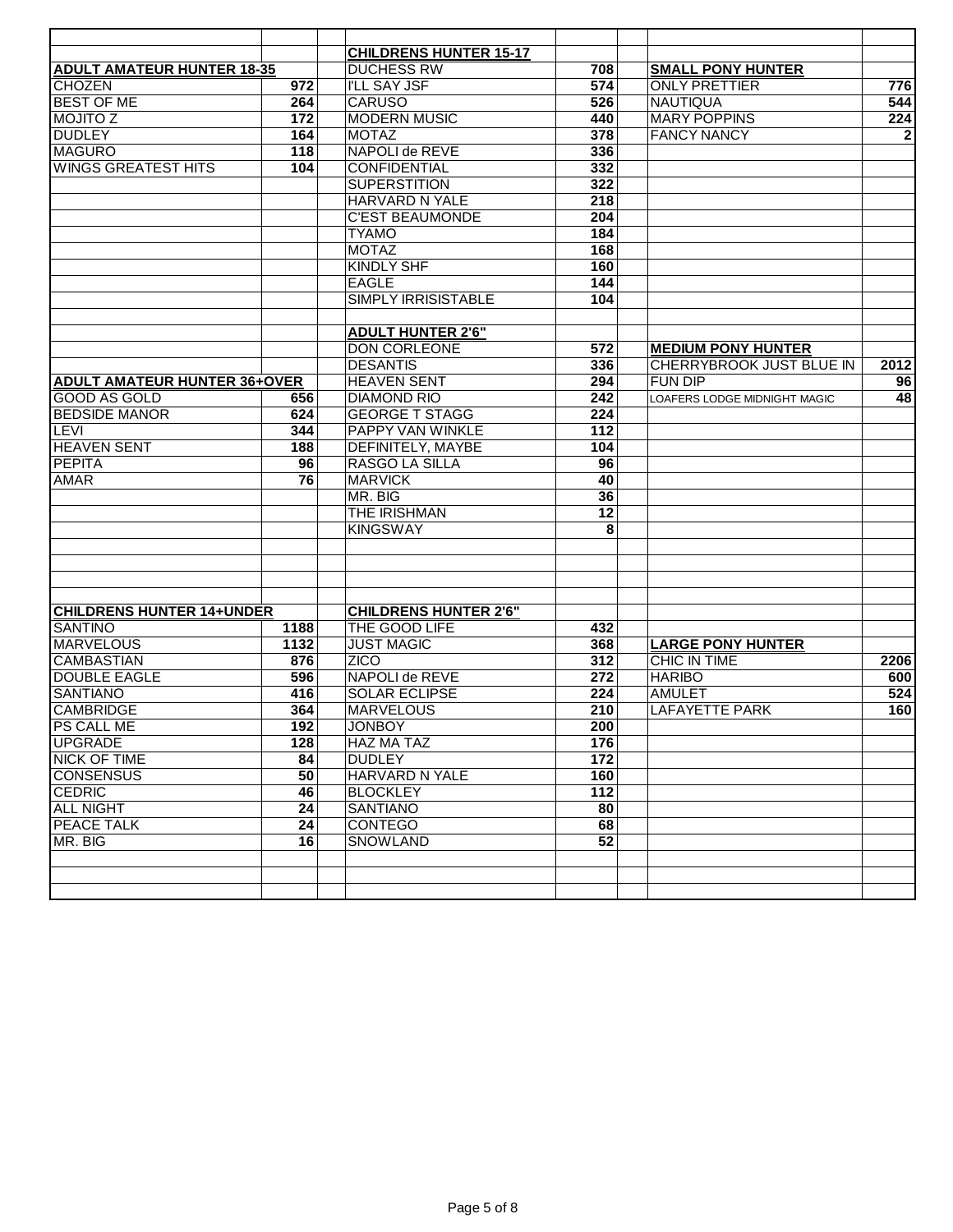| <b>GREEN PONY HUNTER</b>                      |      | OPEN JUMPER-1.3M & +                  |                  | <b>ADULT AMATEUR JUMPER</b>       |                 |
|-----------------------------------------------|------|---------------------------------------|------------------|-----------------------------------|-----------------|
| <b>GREY HILL EVIANNA</b>                      | 1140 | EARLY MOON du FAVRIL                  | 40               | ETOILE de LEEN SLF                | 582             |
| <b>GLENMORE MONEY</b>                         | 720  | FIREFLY 41                            | 34               | <b>GARINCO VAN de LINJSAER</b>    | 200             |
| <b>FANCY NANCY</b>                            | 612  | AMORE FROM SECOND LIFE Z              | $\overline{32}$  | <b>BACCUS de la MILIERE</b>       | 164             |
| <b>FUN DIP</b>                                | 552  | SQUID                                 | 26               | <b>VOLETI</b>                     | 48              |
| <b>GLENMORE DIAMOND JIM</b>                   | 280  | <b>VITEL SOUDIN</b>                   | 24               | C'EST MOI 2                       | 48              |
| R TIME TO DREAM                               | 184  | <b>CONLUGO PS</b>                     | 24               | <b>SUNTENDRA SN</b>               | 40              |
| <b>BEAVERWOODS THUMBELINA</b>                 | 182  | <b>FOLSOM</b>                         | 20               | <b>NICOTRA</b>                    | 40              |
| <b>EMPIRES POWER-FUL</b>                      | 152  | <b>DESPERADO</b>                      | $\overline{20}$  | <b>CASCAVAL Z</b>                 | $\overline{28}$ |
| <b>TRUE BLUE</b>                              | 152  | <b>FEINSCHNITT</b>                    | 16               | <b>CARLA</b>                      | $\overline{16}$ |
| <b>LIGHTLY FROSTED</b>                        | 88   | <b>GALOUS</b>                         | 8                | <b>CHECKPOINT 35</b>              | $\overline{4}$  |
|                                               |      | <b>JUST LUCK</b>                      | 4                |                                   |                 |
|                                               |      | <b>KATMANDU</b>                       | 4                |                                   |                 |
|                                               |      | <b>CAYMUS</b>                         | $\overline{2}$   |                                   |                 |
| <b>CHILDRENS PONY HUNTER S-M</b>              |      |                                       |                  |                                   |                 |
|                                               |      |                                       |                  |                                   |                 |
| <b>GREYMEADOWS GINGER SNAP</b>                | 480  | A/O JUMPER                            |                  |                                   |                 |
| <b>CAFÉ CON LECHE</b>                         | 320  | <b>CARLA</b>                          | 240              |                                   |                 |
| <b>MOCHACCINO</b>                             | 256  | <b>VITEL SOURDIN</b>                  | 48               | <b>CHILDRENS JUMPER</b>           |                 |
| <b>LUMIERE</b>                                | 256  | <b>ANGEL'S ENVY</b>                   | 42               | <b>K RIVER</b>                    | 752             |
| <b>FUN DIP</b>                                | 162  | <b>DESPERADO</b>                      | 24               | <b>ISCHTAR</b>                    | 376             |
| <b>WAIT FOR ME</b>                            | 144  | <b>CAYMUS</b>                         | 24               | <b>BULL RUNS DIVINE FORTUNE</b>   | 176             |
| <b>BEHOLD</b>                                 | 112  | <b>JUST LUCK</b>                      | 16               | THALIE d'ANJOU                    | 172             |
| <b>SILVER STILLETTOS</b>                      | 96   | <b>SQUID</b>                          | 12               | <b>IVRESSE</b>                    | 144             |
| <b>BIANCA</b>                                 | 88   | <b>GALOUS</b>                         | 8                | <b>ELECTRIC SOCKS</b>             | 104             |
| LIL BIT BETTER                                | 56   | <b>ITINA</b>                          | 8                | <b>CHARMEUR</b>                   | 24              |
| <b>STORYBOARD</b>                             | 44   | RINGWOOD CASSERO                      | 6                | <b>VDL BRAVOS</b>                 | 4               |
| THE PROMISE SAND GIRL                         | 4    |                                       |                  |                                   |                 |
|                                               |      |                                       |                  |                                   |                 |
|                                               |      | <b>JUNIOR JUMPER</b>                  |                  |                                   |                 |
|                                               |      | <b>CSF ROYAL CRUZ</b>                 | 324              |                                   |                 |
|                                               |      | <b>CASCAL E</b>                       | 176              |                                   |                 |
| <b>CHILDRENS PONY HUNTER LGE</b>              |      | <b>INFERNOZ</b>                       | $\overline{144}$ |                                   |                 |
| TED E. BEAR                                   | 744  | <b>FINISTERRA</b>                     | 88               |                                   |                 |
| <b>CROWN RIDGE ROYAL JOVI</b>                 | 352  | FINCH FARM CLIFFORD                   | 88               |                                   |                 |
| <b>SAY GOODNIGHT GRACIE</b>                   | 240  | <b>BROWNIE AND CREAM</b>              | 84               |                                   |                 |
| <b>LAFAYETTE PARK</b>                         | 200  | <b>NUMBER ONE Z</b>                   | 40               | LOW ADULT JUMPER 0.9m-1.0m        |                 |
|                                               |      | <b>BLIXEM</b>                         | 32               | QUIOTE STONEWALL JACKSON K        | 412             |
|                                               |      | <b>ELECTRIC SOX</b>                   | 24               | <b>CALVETTO</b>                   | 304             |
|                                               |      | <b>BULL RUN'S DIVINE FORTUNE</b>      | 8                | <b>DuBOIS</b>                     | 160             |
|                                               |      | <b>CONLUGO PS</b>                     | 4                | <b>SUNTENDRA SN</b>               | 104             |
|                                               |      | <b>PERIWINKLE</b>                     | $\mathbf 2$      | <b>FUEGO</b>                      | 58              |
|                                               |      |                                       |                  | P.DIDDY                           | 56              |
| <b>SHORT/LONG STIRRUP HUNTER</b>              |      |                                       |                  | <b>DONAVAN</b>                    | 30              |
|                                               |      | <b>LOW CHILDRENS JUMPER 0.9m-1.0m</b> |                  |                                   |                 |
| <b>HAMMY</b><br><b>CROWN RIDGE ROYAL JOVI</b> | 612  | <b>ELMGRAVIN</b>                      | 592              | NOJITO Z<br><b>WILE E. COYOTE</b> | 24              |
|                                               | 304  |                                       |                  |                                   | 24              |
| <b>CHIMNEY SWEEP</b>                          | 298  | CORNET PS Z                           | 318              | <b>LIGHTNING LARRY</b>            | 18              |
| LUCKY CHARM (PROFITO)                         | 260  | <b>GADGET</b>                         | 184              | CATHABANTA                        | 16              |
| <b>LUCKY CHARM (VARLEY)</b>                   | 240  | DASH ONE BRAVO                        | 144              | <b>ETOILE de LEEN SLF</b>         | 16              |
| <b>MOCHACCHINO</b>                            | 132  | <b>EROS</b>                           | 140              | HOLOHE                            | $\pmb{8}$       |
| <b>NEPTUNE</b>                                | 112  | <b>ESH MATCHMAKER</b>                 | 104              | CHAP L                            | $\overline{4}$  |
| <b>CORO PRIMO</b>                             | 108  | <b>ISCHTAR</b>                        | 96               | C'EST MOI 2                       | $\overline{2}$  |
| <b>ALL GOOD THINGS</b>                        | 64   | <b>SENSATION</b>                      | 62               |                                   |                 |
| <b>CEDARGLENS MASTER PLAN</b>                 | 44   | CARTOGRANA                            | 52               |                                   |                 |
|                                               |      | <b>CONSENSUS</b>                      | 32               |                                   |                 |
|                                               |      | <b>CHARMEUR</b>                       | $\overline{24}$  | <b>THOROUGHBRED JUMPER</b>        |                 |
|                                               |      | K RIVER                               | $\overline{24}$  | <b>SECOND LOVE</b>                | 384             |
|                                               |      | DELANO de DARKO                       | $\overline{16}$  | <b>WHITE HILL</b>                 | 160             |
|                                               |      | <b>IRONMAN</b>                        | 16               | <b>SAMURAI JACK</b>               | 48              |
|                                               |      |                                       |                  |                                   |                 |
|                                               |      |                                       |                  |                                   |                 |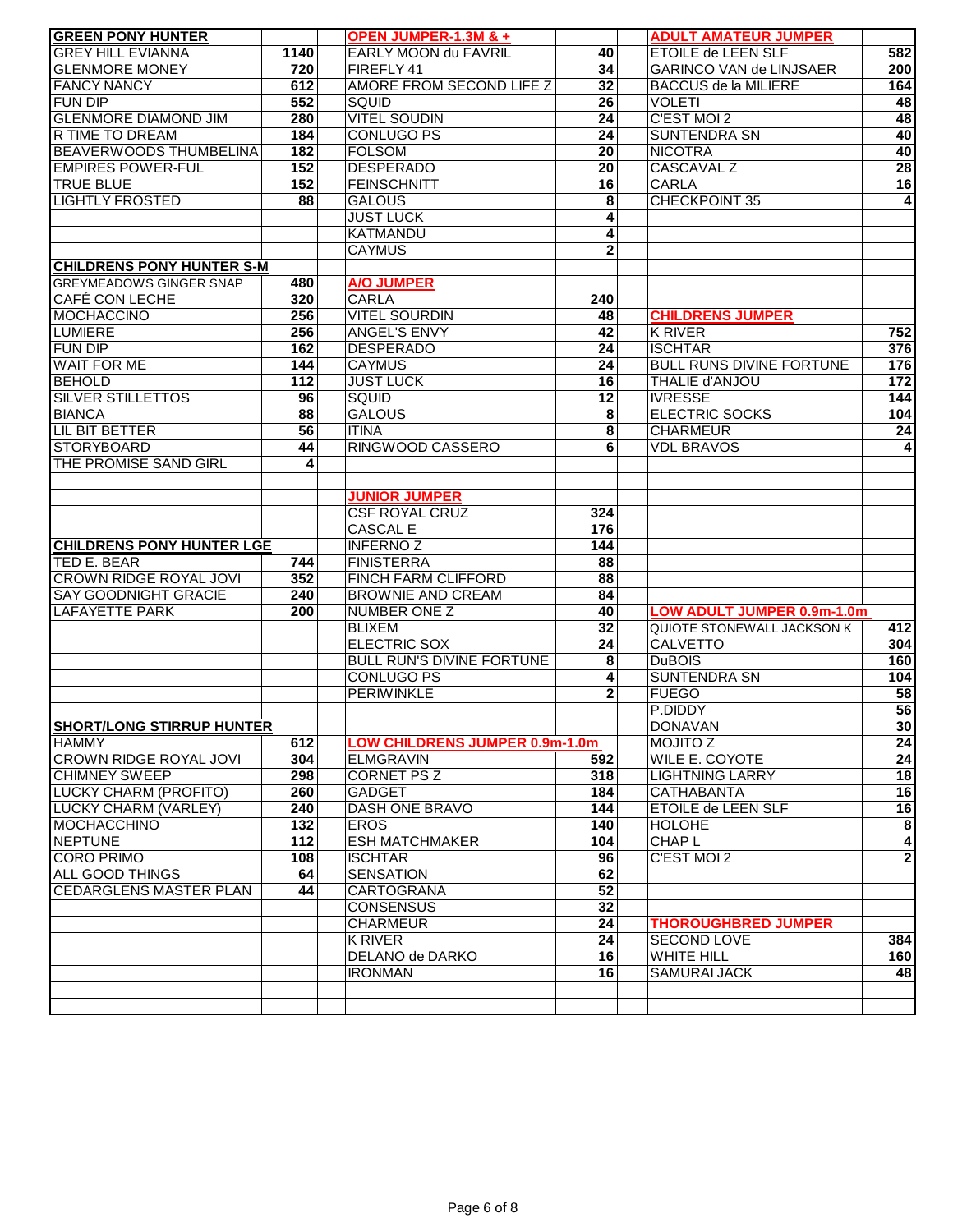| <b>PLEASURE HORSE/PONY</b>           |                 |                            |                 |                               |                         |
|--------------------------------------|-----------------|----------------------------|-----------------|-------------------------------|-------------------------|
| <b>I</b> GLENMORE MONEY              | 20              |                            |                 |                               |                         |
| <b>MARY POPPINS</b>                  | $\overline{12}$ |                            |                 |                               |                         |
| LIL BIT BETTER                       | 8               | <b>15-17 EQUITATION</b>    |                 |                               |                         |
| <b>LOAFERS LODGE MIDNIGHT MAGIC</b>  | 4               | <b>SCHUYLER DAYNER</b>     | 1022            |                               |                         |
|                                      |                 | <b>MINA GODDEN</b>         | 282             | <b>CHILDRENS EQ 2'6"</b>      |                         |
|                                      |                 | <b>KATE NEILY</b>          | 256             | KATHARINE HOERLE              | 240                     |
|                                      |                 | <b>EMERSON MAIER</b>       | 230             | <b>CARA JENSEN</b>            | $\overline{112}$        |
| <b>SHORT/LONG STIRRUP EQUITATION</b> |                 | <b>CHLOE HALSNIK</b>       | 120             | <b>LOLA DISHMAN</b>           | 112                     |
| <b>MILA CUTLER</b>                   | 476             | <b>BROOKE BORGES</b>       | 94              | <b>LILYANA SPAFFORD</b>       | 108                     |
| <b>EMERSEN RIPLEY</b>                | 240             | <b>SKYLAR GURTIS</b>       | 48              | <b>HOPE SHANKLE</b>           | 64                      |
| <b>WENDY KHOURY</b>                  | 184             | <b>MADELINE JORDAN</b>     | 32              | <b>JULIANNE LURIE</b>         | 44                      |
| <b>AMELIE SESSUMS</b>                | 128             | <b>AUDREY ANNA</b>         | 16              | <b>GRETA GOBEZIE</b>          | 44                      |
| ELLA SCHORSCH                        | 120             |                            |                 | <b>KYLIE RENDA</b>            | 40                      |
| <b>HARPER PROFITO</b>                | 88              |                            |                 | <b>KAYLEY GUY</b>             | 30                      |
| <b>GABRIELLA VITALE</b>              | 68              |                            |                 | <b>GRACE BLAIN</b>            | 16                      |
| <b>HARPER VARLEY</b>                 | 62              |                            |                 |                               |                         |
| <b>AMY SAPERSTEIN</b>                | 56              |                            |                 |                               |                         |
| <b>VIOLET SPEICHERT</b>              | 40              |                            |                 |                               |                         |
| <b>ANGELEIGH UNGLAUB</b>             | 4               |                            |                 |                               |                         |
| <b>RILEY COLLADO</b>                 | $\mathbf 2$     | <b>ADULT EQUITATION</b>    |                 |                               |                         |
|                                      |                 | <b>MACIE SOUSA</b>         | 328             |                               |                         |
|                                      |                 | <b>MADISON RYAN</b>        | 176             | <b>CFHJA PONY EQUITATION</b>  |                         |
|                                      |                 | <b>LAURIE BIRNBACH</b>     | 168             |                               |                         |
|                                      |                 | <b>KYKE KELLOGG</b>        | 160             |                               |                         |
| <b>11 AND UNDER EQUITATION</b>       |                 | <b>ASHLEY WALLACE</b>      | 80              |                               |                         |
| <b>SOFIA FAYAD</b>                   | 82              | <b>DANIELLE WALAWENDER</b> | $\overline{80}$ |                               |                         |
|                                      |                 |                            |                 |                               |                         |
|                                      |                 |                            |                 |                               |                         |
|                                      |                 |                            |                 |                               |                         |
|                                      |                 |                            |                 |                               |                         |
|                                      |                 |                            |                 |                               |                         |
|                                      |                 |                            |                 |                               |                         |
|                                      |                 |                            |                 |                               |                         |
|                                      |                 |                            |                 |                               |                         |
|                                      |                 |                            |                 |                               |                         |
|                                      |                 |                            |                 |                               |                         |
| <b>12-14 EQUITATION</b>              |                 | <b>ADULT EQ 2'6"</b>       |                 | <b>CFHJA HORSE EQUITATION</b> |                         |
| <b>NYLA SEMAAN</b>                   | 1010            | <b>KARA O'CONNOR</b>       | 228             | <b>ALLISON BECK</b>           | $\overline{20}$         |
| <b>KATELYN MARTIN</b>                | 844             | <b>WENDY SHELL</b>         | 160             | <b>CARA JENSEN</b>            | 20                      |
| <b>CLAYTON FARRELL</b>               | 792             | <b>EMILY MITZEL</b>        | 136             | <b>KATE NEILY</b>             | 14                      |
| LYNDSEY KEEN                         | 144             | McKENZIE KREILICH          | 116             | <b>SKYLAR GURTIS</b>          | $\overline{12}$         |
| <b>MADISON RAMSEY</b>                | 128             | <b>HAILEY DEBRUNNER</b>    | 110             | <b>LYNDSEY KEEN</b>           | $\overline{12}$         |
| <b>ALLISON BECK</b>                  | 84              | <b>CAITLYN WOJCIKI</b>     | 88              | <b>KAITLYN CAMPO</b>          | 10                      |
| <b>HANNAH SERFASS</b>                | 80              | <b>VALARIE GRIM</b>        | 68              | <b>IZZY GREEN</b>             | $\overline{6}$          |
| LILYANA SPAFFORD                     | 64              | <b>DAPHINIE LOWE</b>       | 64              | <b>KATELYN MARTIN</b>         | $\overline{\mathbf{4}}$ |
|                                      |                 | <b>TARRIN KIRBY</b>        | 52              | <b>HOPE SHANKLE</b>           | $\overline{4}$          |
|                                      |                 | <b>CHRISTINA HILL</b>      | $\overline{26}$ | <b>EMILY SUDDERTH</b>         | $\overline{1}$          |
|                                      |                 | <b>BRIELLE WEISS</b>       | 4               | <b>CAITLYN HALSNIK</b>        | $\overline{1}$          |
|                                      |                 | <b>NEALE MONTGOMERY</b>    | 4               |                               |                         |
|                                      |                 |                            |                 |                               |                         |
|                                      |                 |                            |                 |                               |                         |
|                                      |                 |                            |                 |                               |                         |